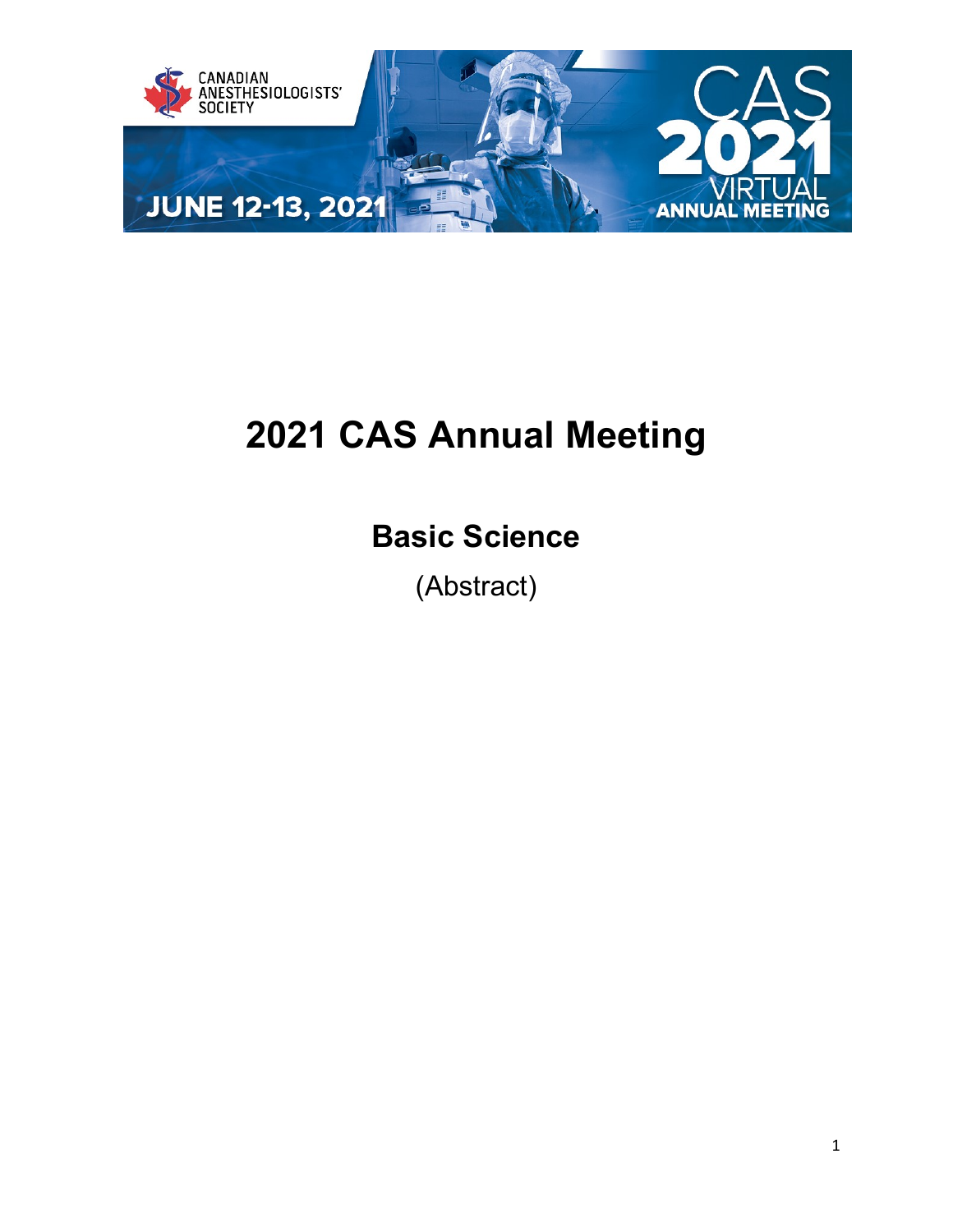### **Contents**

Understanding the Integrative Physiology of Acute Anemia: Linking Renal Tissue O2 Sensing with Adaptive Cardiovascular Responses to Preserve Tissue Oxygen Delivery.. 3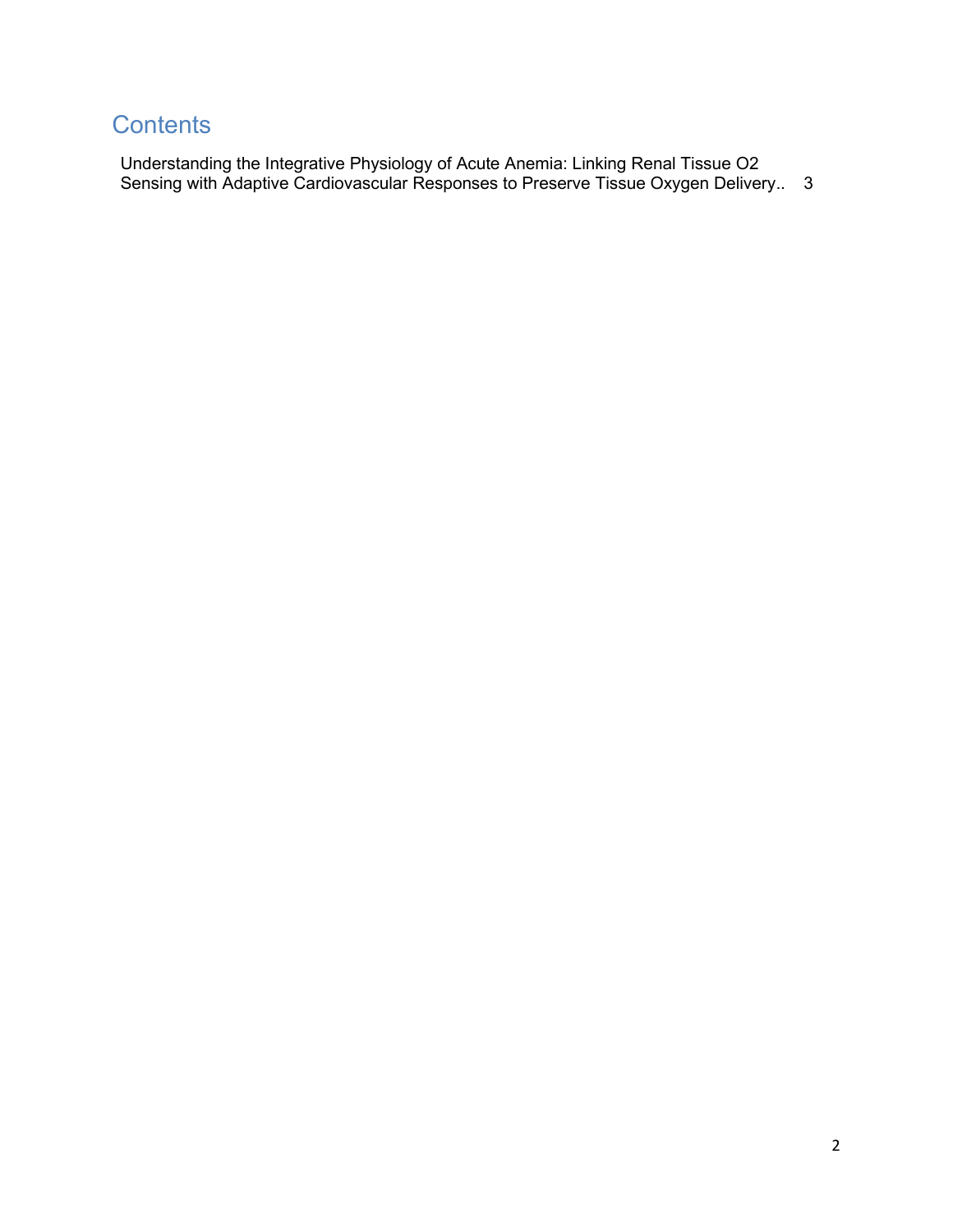#### **Understanding the Integrative Physiology of Acute Anemia: Linking Renal Tissue O2 Sensing with Adaptive Cardiovascular Responses to Preserve Tissue Oxygen Delivery**

Hannah Joo $^1$ , Kyle Chin $^{1,2}$ , Iryna Savinova $^3$ , Helen Jiang $^1$ , Chloe Lin $^1$ , Melina Cazorla-Bak $^{1,2},\,$ Jeremy A Simpson $^3$ , Andrew J. Baker $^{1,4,5}$ , C. David Mazer $^{1,2,4,5}$ , Gregory M.T. Hare $^{1,2,5}$ , William Darrah $1$ 

1 Department of Anesthesia, St. Michael's Hospital, University of Toronto, Toronto, Ontario, Canada.

2 Department of Physiology, University of Toronto, Toronto, Ontario, Canada.

3 Department of Human Health and Nutritional Sciences, University of Guelph, Guelph, Ontario, Canada.

4 Institute of Medical Science, University of Toronto, Ontario, Canada.

5 Keenan Research Centre for Biomedical Science in the Li Ka Shing Knowledge Institute, St. Michael's Hospital, Toronto, Ontario, Canada.

**Introduction:** The integrative physiological response to anemia is complex and incompletely understood. We utilized data from studies of acute anemia in rodents to determine the relationship between changes in blood oxygen content  $(C_aO_2)$  and the heterogenous response of the kidney, heart and brain. We hypothesize that renal hypoxia sensing mechanisms contribute to adaptive physiological responses to maintain cerebral oxygen delivery  $(DO<sub>2</sub>)$ during acute anemia.

**Methods:** With animal care committee approval, we synthesized novel and published data from 5 previously published studies (REF). Outcomes included: assessment of the relationship between  $C_aO_2$  and microvascular renal and brain PO<sub>2</sub> (phosphorescence quenching of oxyphor G4); cardiac output (CO) and renal and cerebral blood flow (ultrasound Doppler); hypoxia induced cellular responses (brain and kidney erythropoietin (EPO) mRNA and serum protein levels (ELISA)). Statistical analysis (SigmaPlot 14) was performed by ANOVA, Holm-Sidak and Mann-Whitney rank sum test when appropriate. Significance was assigned at p<0.05.

**Results:** In two models of anemia (hemodilution and RBC antibody mediated), acute reductions in blood  $C_2O_2$  were associated with larger decreases in renal microvascular PO<sub>2</sub>, relative to brain microvascular PO<sub>2</sub> (p<0.05). After acute hemodilution, there was a strong relationship between  $\textsf{C}_{_{\textsf{a}}} \textsf{O}_{_{\textsf{2}}}$  and renal microvascular PO $_{\textsf{2}}$  (r $^{\textsf{2}}$ =0.75). The magnitude of reduction in renal microvascular  $PO<sub>2</sub>$  correlated with the degree of renal EPO mRNA expression and serum EPO protein levels. The magnitude of the increase in EPO mRNA was much larger in the kidney than in the brain (p<0.03). While no change in renal blood flow was observed in either model, a significant increase in common carotid and internal carotid blood flow was observed in both models (p<0.012). When  $DO<sub>2</sub>$  was assessed, the kidney  $DO<sub>2</sub>$  was reduced at all levels of anemia ( $p$ <0.01) whereas brain tissue DO<sub>2</sub> was maintained in mild and moderate (Hb 90 and 70 g/L) (p=0.44) anemia but reduced in severe anemia (Hb 50 g/L) (p<0.02). The role of active cardiovascular increases in brain blood flow and maintained  $DO<sub>2</sub>$  during anemia was impaired by systemic beta blockade, suggesting that active cardiovascular mechanisms are required to maintain optimal brain  $DO<sub>2</sub>$  during anemia.

**Discussion:** Our analysis demonstrated: evidence of quantitative renal PO<sub>2</sub> sensing of changes in  $C_aO_2$ ; the clamping of renal blood flow (reduced DO<sub>2</sub>) during anemia may be a central